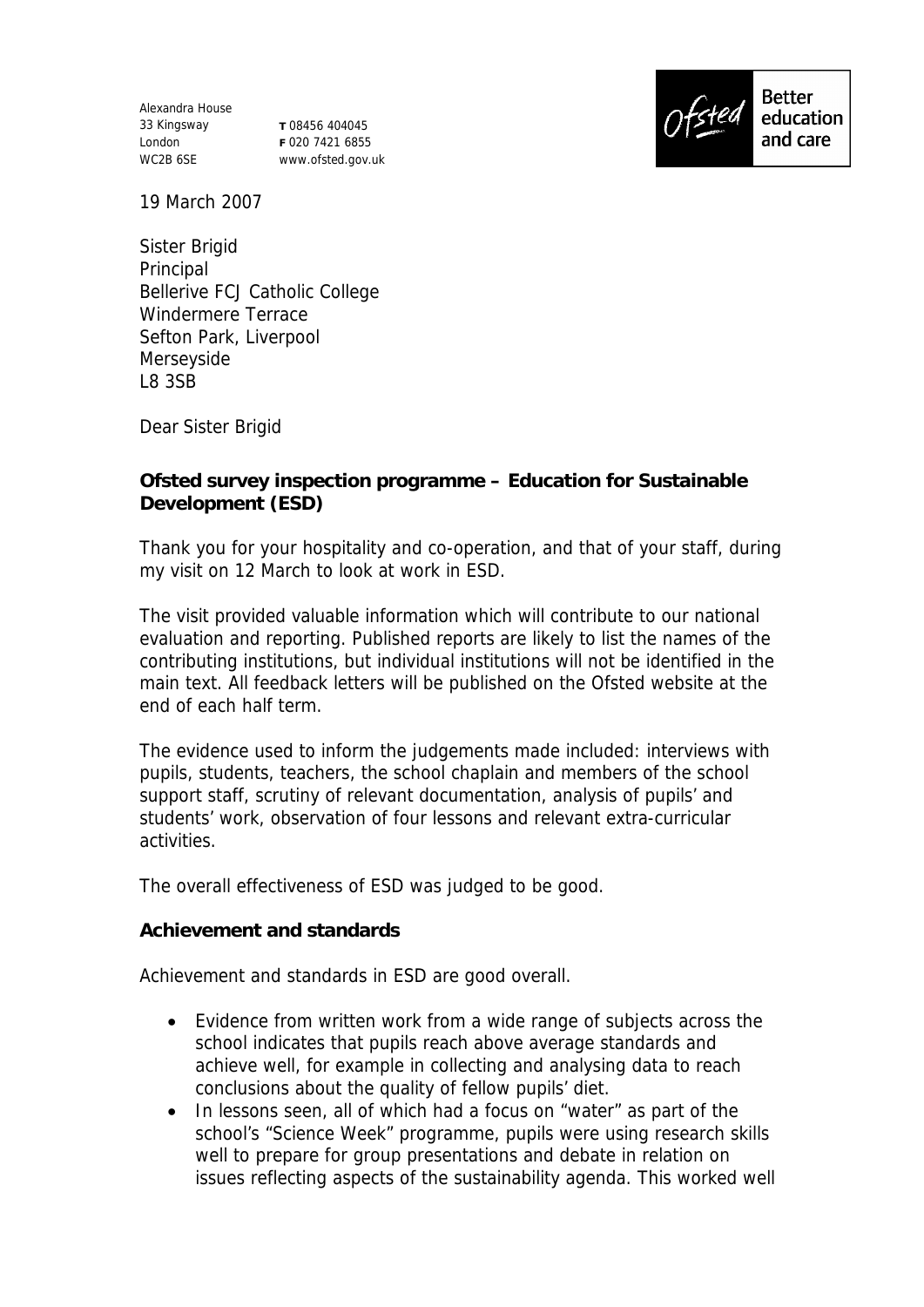in ways which developed their understanding of personal and group responsibilities towards the environment and other people.

 Pupils' personal development and well being-is outstanding. This is because the school recognises and very strongly promotes the sustainability agenda as inherently sympathetic to its aims, rooted in Christian values. This is reflected, for example, in the significant proportion of pupils prepared to take responsibility and work on behalf of others in the school and wider community. The ethos, which prevails therefore, makes a reality of the school's mission to empower pupils and encourage them to assume their rights and responsibilities as human beings.

**Quality of teaching and learning of ESD**

Teaching and learning are good overall.

- The school's educational philosophy reflects the principles of ESD very well. This was strongly evident in the majority of the lessons seen.
- In lessons observed in history, biology and general science, learning was made relevant to pupils' own lives, providing good opportunities for them to use research skills and ensuring that all were making effective contributions to challenging group tasks. Consequently, pupils were interested, keen to be involved and learning moved at a brisk pace.
- Lesson objectives are shared with pupils and they are involved in assessing the extent to which they are achieved.

## **Quality of curriculum**

The quality of the curriculum for ESD is good.

- There is an expectation that all subject areas identify ways in which they can contribute to pupils' knowledge understanding and skills in relation to appropriate areas of the sustainability agenda.
- A good range of extension and extra-curricular activities encourage and make use of pupil's interests in aspects of the sustainability agenda. Particularly striking evidence was observed where groups of younger pupils were involved in creative tasks designing and building models of "sustainable villages".
- Because the principles which underpin sustainability are well understood and widely shared, teachers are quick to take advantage of opportunities which arise to encourage pupils to take direct action on issues which emerge from their investigations.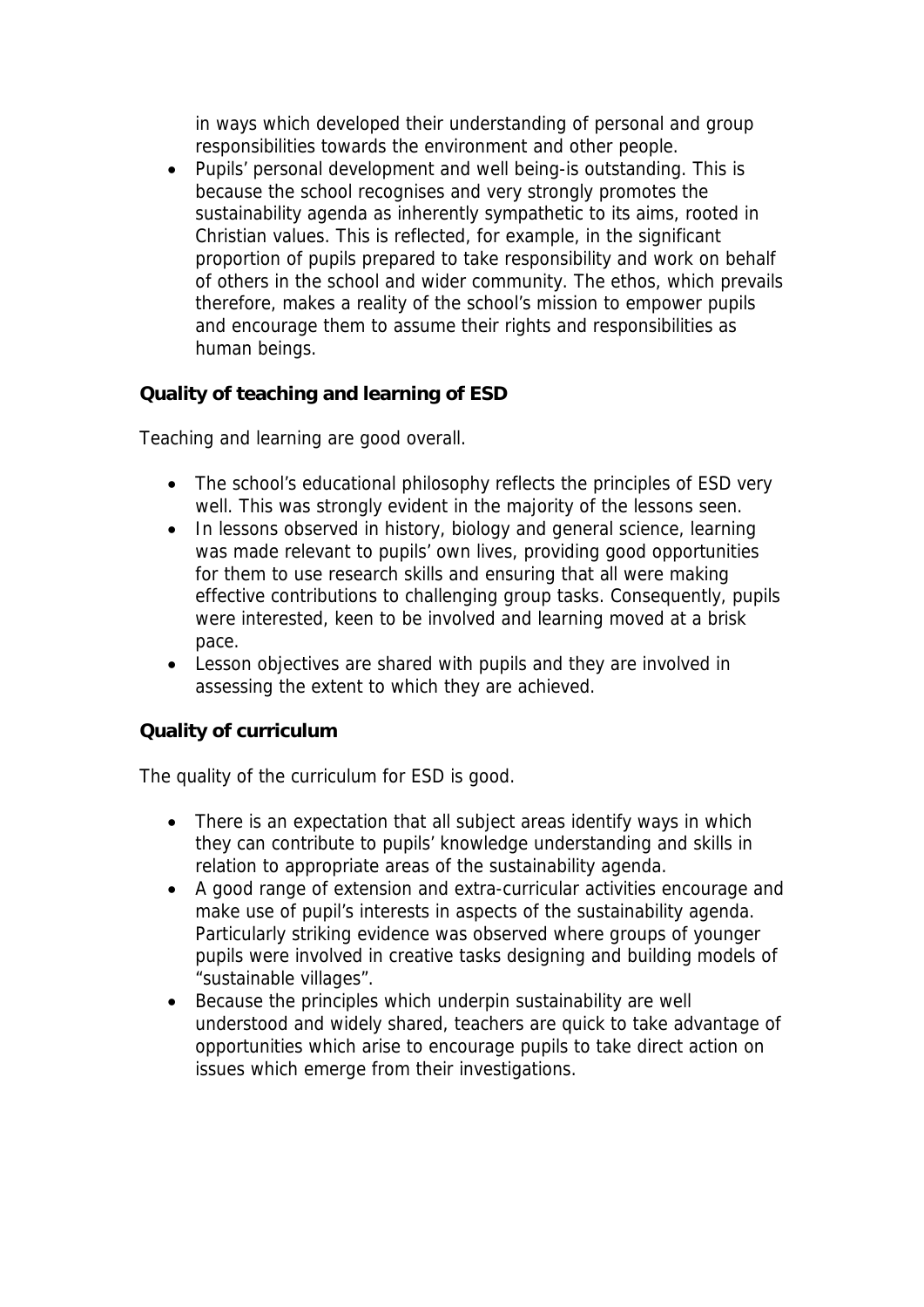**Leadership and management of ESD**

- There is a vision for ESD which is transmitted to all members of the school community to the extent that it permeates the everyday life of the school.
- School support staff appreciate the way in which they are encouraged to take an active role in promoting sustainability, for example in ensuring that the school becomes more effective in recycling and reusing waste materials and the efficient use of energy and water.
- School managers are prepared to invest scarce financial resources now in order to improve the school's contribution to sustainability in the long term.
- Good support is provided for in-service training and the professional development of individual teachers in areas which improves their capacity to contribute to the sustainability agenda.
- Sustainability issues are seen as key criteria in determining the award of contracts, for example, for catering.
- While the sustainability agenda permeates much of the life of the school, it currently lacks coordination and procedures for evaluating its effectiveness.

## **Inclusion**

The provision for inclusion is outstanding.

- The school's mission strongly reflects the Every Child Matters agenda.
- The school works assiduously and with sensitivity to ensure that vulnerable pupils achieve well and it strongly supports their personal development.
- Commitment to the provision of activities which reflect the sustainability agenda strongly promotes confidence and self-esteem in pupils which contributes to their good achievement.

**Areas for improvement, which we discussed, included:**

- making sure that responsibilities for the coordination of ESD are clearly identified
- ensuring that the provision for ESD is routinely evaluated through the school's monitoring procedures.

 I hope these observations are useful as you continue to develop ESD in the school.